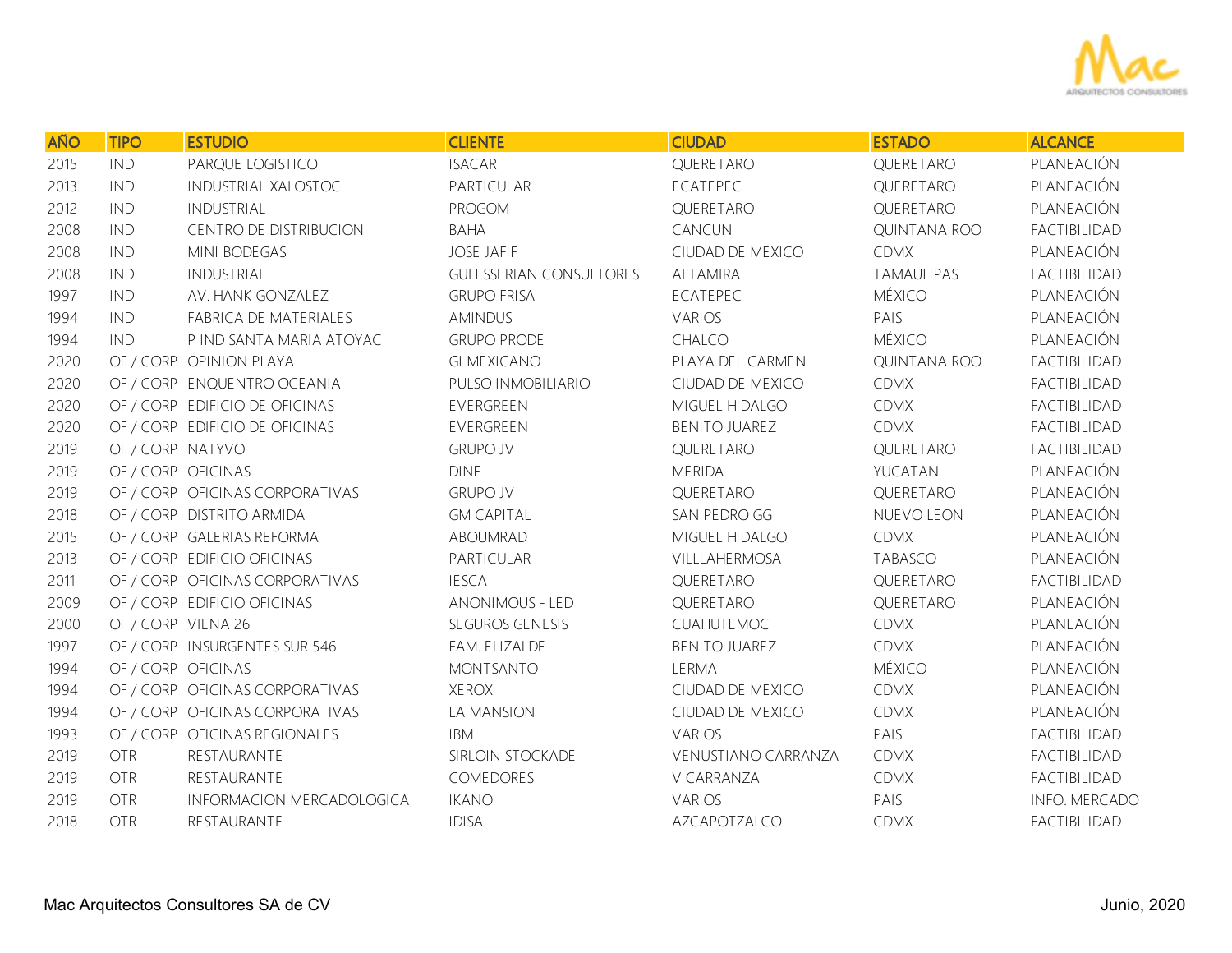

| <b>AÑO</b> | <b>TIPO</b> | <b>ESTUDIO</b>            | <b>CLIENTE</b>         | <b>CIUDAD</b>          | <b>ESTADO</b>          | <b>ALCANCE</b>       |
|------------|-------------|---------------------------|------------------------|------------------------|------------------------|----------------------|
| 2017       | <b>OTR</b>  | INFORMACION MERCADOLOGICA | <b>IKANO</b>           | VARIOS                 | PAIS                   | INFO. MERCADO        |
| 2016       | <b>OTR</b>  | CHUCK E CHEESES           | <b>ITICEC</b>          | HUIXQUILUCAN           | <b>MÉXICO</b>          | INFO. MERCADO        |
| 2016       | <b>OTR</b>  | CHUCK E CHEESES           | <b>ITICEC</b>          | TLALNEPANTLA           | <b>MÉXICO</b>          | <b>INFO. MERCADO</b> |
| 2016       | <b>OTR</b>  | INFORMACION MERCADOLOGICA | JLL                    | VARIOS                 | PAIS                   | INFO. MERCADO        |
| 2016       | <b>OTR</b>  | CHUCK E CHEESES           | <b>ITICEC</b>          | ECATEPEC               | <b>MÉXICO</b>          | INFO. MERCADO        |
| 2016       | <b>OTR</b>  | CHUCK E CHEESES           | <b>ITICEC</b>          | NAUCALPAN              | <b>MÉXICO</b>          | INFO. MERCADO        |
| 2016       | <b>OTR</b>  | CHUCK E CHEESES           | <b>ITICEC</b>          | NAUCALPAN 2            | <b>MÉXICO</b>          | INFO. MERCADO        |
| 2016       | <b>OTR</b>  | CHUCK E CHEESES           | <b>CEC FRANQUICIAS</b> | TIJUANA                | <b>BAJA CALIFORNIA</b> | FACTIBILIDAD         |
| 2016       | <b>OTR</b>  | CHUCK E CHEESES           | <b>CEC FRANQUICIAS</b> | <b>HERMOSILLO</b>      | SONORA                 | FACTIBILIDAD         |
| 2016       | <b>OTR</b>  | CHUCK E CHEESES           | <b>ITICEC</b>          | ZAPOPAN                | <b>JALISCO</b>         | <b>INFO. MERCADO</b> |
| 2016       | <b>OTR</b>  | CHUCK E CHEESES           | <b>ITICEC</b>          | GUADALUPE              | NUEVO LEON             | INFO. MERCADO        |
| 2016       | <b>OTR</b>  | CHUCK E CHEESES           | <b>ITICEC</b>          | COYOACAN               | <b>CDMX</b>            | <b>INFO. MERCADO</b> |
| 2016       | <b>OTR</b>  | CHUCK E CHEESES           | <b>ITICEC</b>          | MIGUEL HIDALGO         | <b>CDMX</b>            | INFO. MERCADO        |
| 2016       | <b>OTR</b>  | CHUCK E CHEESES           | <b>ITICEC</b>          | MIGUEL HIDALGO 2       | <b>CDMX</b>            | INFO. MERCADO        |
| 2016       | <b>OTR</b>  | CHUCK E CHEESES           | <b>ITICEC</b>          | PUEBLA                 | PUEBLA                 | INFO. MERCADO        |
| 2016       | <b>OTR</b>  | CHUCK E CHEESES           | <b>ITICEC</b>          | <b>BENITO JUAREZ</b>   | <b>CDMX</b>            | INFO. MERCADO        |
| 2016       | <b>OTR</b>  | CHUCK E CHEESES           | <b>ITICEC</b>          | ZAPOPAN 2              | <b>JALISCO</b>         | INFO. MERCADO        |
| 2016       | <b>OTR</b>  | CHUCK E CHEESES           | <b>ITICEC</b>          | COAYOACAN 2            | <b>CDMX</b>            | INFO. MERCADO        |
| 2016       | <b>OTR</b>  | INFORMACION MERCADOLOGICA | <b>GICSA</b>           | VARIOS                 | PAIS                   | <b>INFO. MERCADO</b> |
| 2016       | <b>OTR</b>  | CHUCK E CHEESES           | <b>ITICEC</b>          | ZONA SUR               | <b>CDMX</b>            | INFO. MERCADO        |
| 2016       | <b>OTR</b>  | CHUCK E CHEESES           | <b>ITICEC</b>          | GUADALAJARA            | <b>JALISCO</b>         | INFO. MERCADO        |
| 2016       | <b>OTR</b>  | CHUCK E CHEESES           | <b>ITICEC</b>          | ZAPOPAN 3              | <b>JALISCO</b>         | INFO. MERCADO        |
| 2016       | <b>OTR</b>  | CHUCK E CHEESES           | <b>ITICEC</b>          | <b>BENITO JUAREZ 2</b> | <b>CDMX</b>            | INFO. MERCADO        |
| 2016       | <b>OTR</b>  | INFORMACION MERCADOLOGICA | <b>IKANO</b>           | VARIOS                 | PAIS                   | INFO. MERCADO        |
| 2016       | <b>OTR</b>  | CHUCK E CHEESES           | <b>ITICEC</b>          | <b>VARIAS CIUDADES</b> | PAIS                   | INFO. MERCADO        |
| 2016       | <b>OTR</b>  | INFORMACION MERCADOLOGICA | <b>LIVERPOOL</b>       | <b>VARIOS</b>          | <b>CDMX</b>            | INFO. MERCADO        |
| 2016       | <b>OTR</b>  | <b>GIMNASIOS</b>          | ALTA GROWTH CAPITAL    | GUADALAJARA            | <b>JALISCO</b>         | FACTIBILIDAD         |
| 2015       | <b>OTR</b>  | ESTACIONAMIENTO PUBLICO   | <b>IDISA</b>           | TLALPAN                | <b>CDMX</b>            | PLANEACIÓN           |
| 2015       | <b>OTR</b>  | RESTAURANTE               | SIRLOIN STOCKADE       | COACALCO               | <b>MÉXICO</b>          | FACTIBILIDAD         |
| 2015       | <b>OTR</b>  | ESTACIONAMIENTO PUBLICO   | <b>GRUPO INDI</b>      | CUAUHTEMOC             | <b>CDMX</b>            | PLANEACIÓN           |
| 2015       | <b>OTR</b>  | INFORMACION MERCADOLOGICA | <b>IKANO</b>           | VARIOS                 | PAIS                   | INFO. MERCADO        |